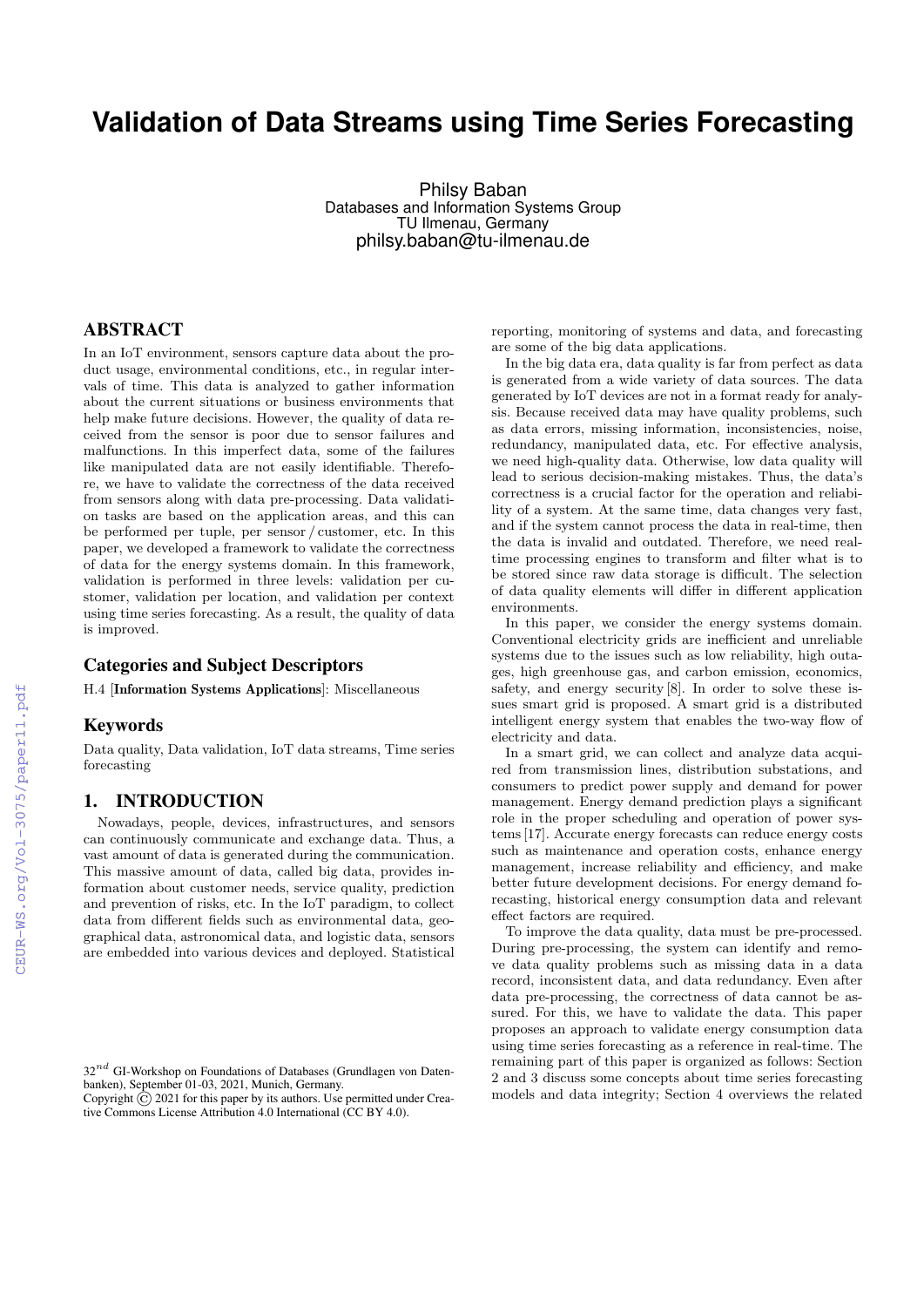work in the area of data validation and energy forecasting models; Section 5 introduces our proposed data validation framework; Results are provided in section 6; Section 7 concludes the paper and proposes some future work.

## 2. DATA FAILURES

Data are a valuable asset that connects the cyber and physical worlds. High-quality data results in intelligent decisions. However, in the real world, data are often dirty. This is mainly due to harsh environments, interference, malicious nodes, network congestion, sensor breakdown, sensor malfunction, insufficient battery power, etc. As a result, the sensor fails to generate accurate data. Following are some of the main data failures in IoT application domains [11],

- Inconsistent data: Measured value may contain inconsistent data due to node failure or sensor malfunction.
- Dropped data: Some data records can be dropped or unavailable due to network congestion or may be due to some interference.
- Data duplication: Duplicate records can be received for processing. This is mostly due to malicious nodes, sensor malfunction, or maybe due to insufficient battery power.
- Manipulated data: Measurements made by the sensors were altered, thereby compromising the data integrity. For example, meter readings are altered in the energy systems domain due to this data integrity attack. During this attack, the attacker aims to modify the data measured by the sensor in four general ways [2],
	- 1. Modify the data by adding noise to the original measured value.
	- 2. Modify the data with the historical sensor measurements from the user.
	- 3. Modify the actual data by erroneous data but still clinically plausible.
	- 4. Modify the data with the data from another user.

Also, manipulated data are not easily identifiable. This is a severe threat to grid operations, such as energy loss, incorrect energy forecasting of energy, uneconomical or even catastrophic decisions, etc. Therefore, the correctness of data has to be assured before data processing for the better performance of the system.

Since unreliable data, dropped data and duplicate data are observable and identifiable, removing these data can be performed during pre-processing. In this paper, we discuss how to validate the correctness of data. In section 4, we discuss methods that can be used for data validation.

# 3. RELATED WORK

[4] discusses an approach to detect sensor malfunction with the combined use of Continuous Wavelet Transform (CWT) and image analysis techniques. In this method, the CWT scalogram obtained from the test signal is compared with the scalogram obtained from the same signal's historical data. This method provides better performance than PCA (Principal Component Analysis) based approach and binary SVM classifier for data validation. Using this approach, different types

and intensities of the sensor malfunctions from energy production plants can be identified. The main limitation is that using this method, sensor malfunctions due to drifts cannot be identified because of the regularity of the signal.

In [15] proposed VortoFlow, a domain-based data stream validation model using domain-specific modeling language called Vorto DSL to describe the characteristics of IoT devices declaratively. In this model, validation rules are derived from pre-defined models at run-time, and it can perform automated data validation. This approach captures the validity ranges for the online validation of data streams. The main restriction of this model is limited dimensions. For example, it did not support the temporal context.

[18] provides a centralized data validation algorithm to estimate the missing data and data outliers. When missing data or an outlier is identified, this algorithm tries to estimate accurate data by considering the temporal and spatial correlation between nearby sensors. The main drawback of this algorithm is that it considers only the errors like missing data and outliers.

All the approaches mentioned above perform only one level of validation. Even though the approach [18] considers the temporal and spatial context, it cannot validate the data's correctness. If we validate the correctness of data by considering different aspects or dimensions, this will increase data reliability. Therefore, we aim to validate the correctness of data by considering multiple levels of validation like per tuple, per context, etc.

# 4. DATA VALIDATION

As the data volume increases, quality decreases. Recently, this big data is used as a basis for many crucial business decisions. Thus, the correctness of data is essential. Therefore, before performing the actual processing or analysis of data, validation must be performed along with the pre-processing or data cleaning. This can reduce the errors in the data to a certain extent.

The data has to be validated by considering different aspects since manipulated data are not easily identifiable. Also, data validation tasks performed in the system are based on the application areas. Data validation tasks can be divided into different levels with a growing degree of complexity from one level to another, including more and more information. Following are the different validation levels [7],

- Validation level 0: In this level, the format and file structure of the data record is validated. For example, the completeness of each record is validated.
- Validation level 1: Here, consistency within the elements in each data record is checked. For example, check data in fields like identifier or year is not negative.
- Validation level 2: In this level, validate the data received from the same source or sensor. For example, validate data received from the same sensor or customer using time series forecasting.
- Validation level 3: In this level, consistency of data record is assured based on the comparison of the data record with other files in the same domain, for example, validation of data receiving from the same location.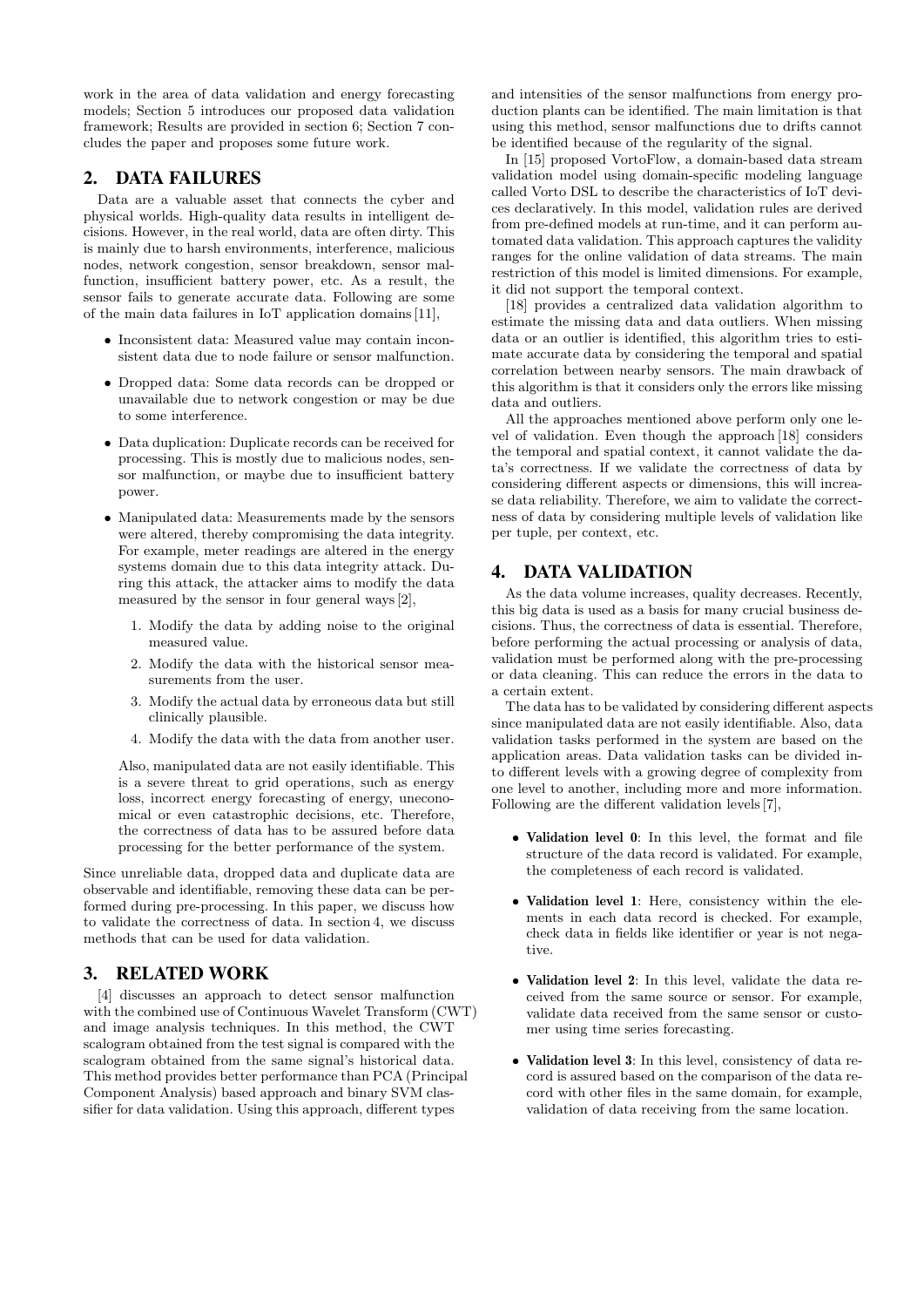- Validation level 4: In this level, plausibility checks are performed for each data record to the data in the different domain by the same provider or context. For example, data is validated with respect to seasons in Germany.
- Validation level 5: In this level, validate the data record to the data from a different provider. For example, in energy systems domain validation data receiving from Europe.

Data validation methods can be used either for data correction or faulty data detection[14]. Detection of faulty data can be performed using forecasting. Forecasting is required in many application domains. For example, in the energy systems domain, forecasting is required to predict the future energy demand. In addition, the validity of the data can be performed by comparing the similarity of the data. In the following sections, we discuss the forecasting methods and methods used to calculate the similarity.

## 4.1 Forecasting

Forecasting [10] is about predicting the future trends or demands based on the available information that includes past data and knowledge about any future event that might impact the forecasts. Depending on the application domain, short-term, medium-term, and long-term forecasting is possible. Forecasting methods can be classified into two as qualitative forecasting and quantitative forecasting. If there is no relevant data available to forecasts, then qualitative methods must be used. On the other hand, quantitative methods are used if the historical numerical data is available and a high probability of continuing the past trend in the future.

## *4.1.1 Qualitative forecasting*

In qualitative forecasting is a judgemental method where forecasts are based on expert's knowledge, theories, and experience in the field who have seen the working and ware of economic changes that can occur every year. Market research and the Delphi method are the two standard methods for qualitative forecasting. This method is mainly used for long-term forecasting. Since this method is mainly opinionbased, the result can be inaccurate.

## *4.1.2 Quantitative forecasting*

In quantitative forecasting, historical data and current data are used. Time series analysis and causal methods are the two types of quantitative forecasting. In causal methods, along with time-series data, factors that affect the business are also considered for forecasting. In time series analysis, past and current time series data are used. Time series data is a collection of equally spaced temporal data that consists of components such as patterns, cyclical changes, seasonal fluctuations, and irregular data. Time series forecasting can be classified as univariate and multivariate time series forecasting based on the number of variables used for forecasting. The selection of models depends on the availability of the past data, application domains, accuracy, costs, etc. Following are some of the models used in the energy systems domain [6],

• Exponential Smoothing: This model computes a weighted average of past observations, where recent observations have the higher weight in the forecast.

- Autoregressive Integrated Moving Average: It is a combination of autoregression and moving average model with differencing. In the autoregression model, forecasting is done based on the linear combination of past values. In the moving average model, past forecast errors are used for forecasting. ARIMA model does not consider seasonal trends for forecasting. ARIMA models that are capable of modeling seasonal data are called SARIMA models.
- Neural Network Models: In this model, the neural network can learn and identify the direct connections, patterns, and trends in the time-series data that are difficult to portray. This model is mainly used for nonlinear data. There are mainly three layers: an input layer, an output layer, and a hidden layer or intermediate layer. Bayesian Neural Network, K-Nearest Neighbour regression, Support Vector Regression, Recurrent Neural Network, Long Short-term Memory, etc., are mainly used neural network models.
- Hybrid Model: To improve accuracy, some forecasting models are combined to form hybrid models. ARIMA-ANN and SARIMA-SVM are some examples of hybrid models.

## 4.2 Similarity Measures for Time Series Data

The similarity of the time series data is measured mainly for clustering and classification [12]. Following are some of the algorithms used for distance calculation.

- Euclidean Distance [5]: It is the shortest path between two points on time series that occur simultaneously. This method cannot be used when the series are out of sync.
- Dynamic Time Warping (DTW) [13]: This algorithm measures similarity between two given time-dependent sequences under certain restrictions. Initially, this algorithm was used for speech recognition. This algorithm is mainly used for temporal sequences with varying lengths and speeds.

## 5. PROPOSED FRAMEWORK

In this section, we discuss the proposed framework. The integration of communications network to power grid results in a reliable and more flexible Smart Grid [9]. As a result, energy meters are now sensors that can send data continuously. At the same time, the quality of data is far from perfect. Consequently, analysis of this data results in making poor decisions or predictions. The presence of incorrect data in a data record is mainly due to attacks and failures. Attackers aim to alter the measurements made by the smart meters (sensors) with fictitious data that is plausible or not but not accurate. Identifying the incorrect data in a data record is not easy. There we need an estimate or prediction to check whether the data is correct or not. In order to check the presence of manipulated in the sensor data, we perform data validation.

In each application domain, many factors were influenced during data generation. In the energy systems domain, energy consumption in a residential building depends on factors such as the building area, the total number of people staying in the building, customer behavior, weather condition,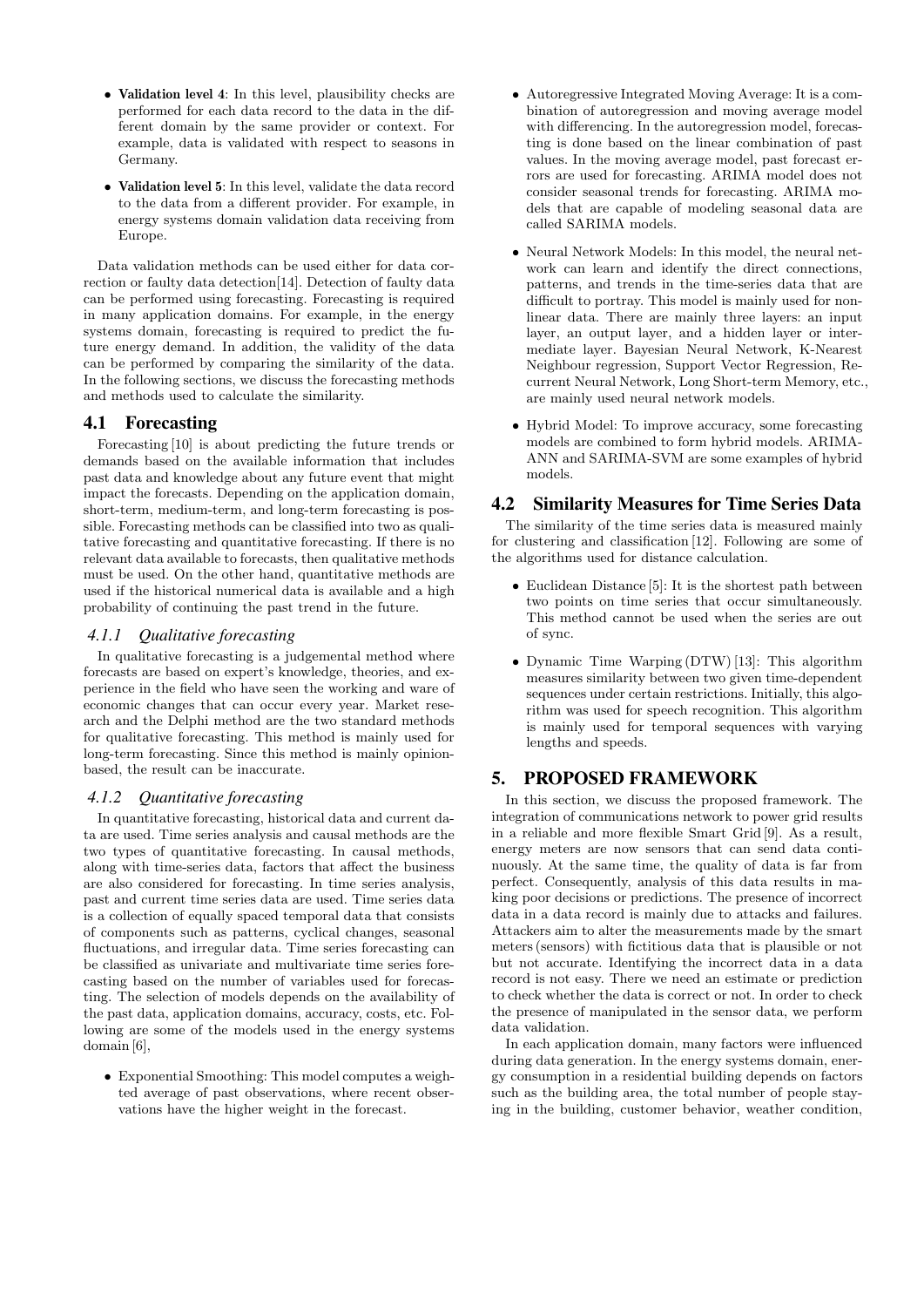

Figure 1: Proposed system architecture

working life, etc. Thus, the validation of data by considering all the above conditions in a single step is difficult. Like we mentioned earlier, data validation can be performed at different levels. Therefore, we developed a framework that performs data validation in three levels. In our framework, the validation level 0 and 1 are performed as a part of preprocessing. Therefore, the first level in our framework will be the validation of data based on customer behavior. In the second level, we validate the data by considering the weather conditions and other exogenous factors. Finally, the validation is performed based on the general consumption behavior. For example, energy consumption on weekends will be high compare to weekdays. Also, consumption during the daytime will be less compared to nighttime. Therefore, we can consider most of the factors that affect the energy consumption pattern for validation using this framework. Figure 1 shows the developed framework.

Figure 1 shows the stream processing engine with data pre-processor and data validator. When the data record arrives, the data preprocessor checks whether the incoming record contains missing data, inconsistent data, or duplicate data. If the preprocessor did not find any issues mentioned above, the record is forwarded to the data validator. In data validator, validation is performed in three levels. The data record will be forwarded to the next level only if the record is valid. Otherwise, the validation process is aborted, and data in the record is considered invalid. In Level 1, our system checks that the data in the input record is in the predicted value range. In Level 2 , the system checks that the data is spatially correlated with the data received from the same locality. The geographical data is stored in a database to perform the spatial validation, while the incoming data records contain only the device id, measured date, time, and meter value. The format of the input record will be discussed in detail in the next section. In Level  $3$  , the system checks the data is valid to the day of a week(seasons.) If the data is valid in all three checks, then we consider this data as valid. These validity levels are implemented in Apache Flink. In Apache Flink, real-time validation is performed.



Figure 2: Process flow of level 1

The algorithm that we used to perform three validation will be discussed in the following sections.

#### 5.1 Data Validation per Customer

In a data validator, the first level of data validation is performed for each customer. Because the energy consumption pattern of each customer is different. This is mainly due to the customer behavior, space used by the customer, number of occupants, his/her working conditions, etc. Thus data should be validated for each customer. For this, previous consumption patterns are used for analysis and forecast future consumption. Time series forecasting is performed, and the training dataset contains only two fields as follows,

- ds: this field contains date and time with 30 minutes intervals. It is in format YYYY-MM-DD HH:MM: SS.
- values: energy consumed every 30 minutes with respect to date and time is stored in this field.

Figure 2 show the process flow for level 1. After pre-processing, the data record is sent to the first layer of the data validator. Based on the customer id, training data is selected and perform the training and prediction. This tool, along with the predicted values, predicts the maximum and minimum for the expected value. Thus, based on this range, our system checks the meter reading is valid or not. During prediction, this model predicts the following 12 values. Because in our input record, we receive 12 meter reading with a time interval of 30 minutes. Since this tool predicts 12 values, we do not have to perform a prediction for each time in the input record. If the record is valid, then the expected value is added to the training data to predict future time series.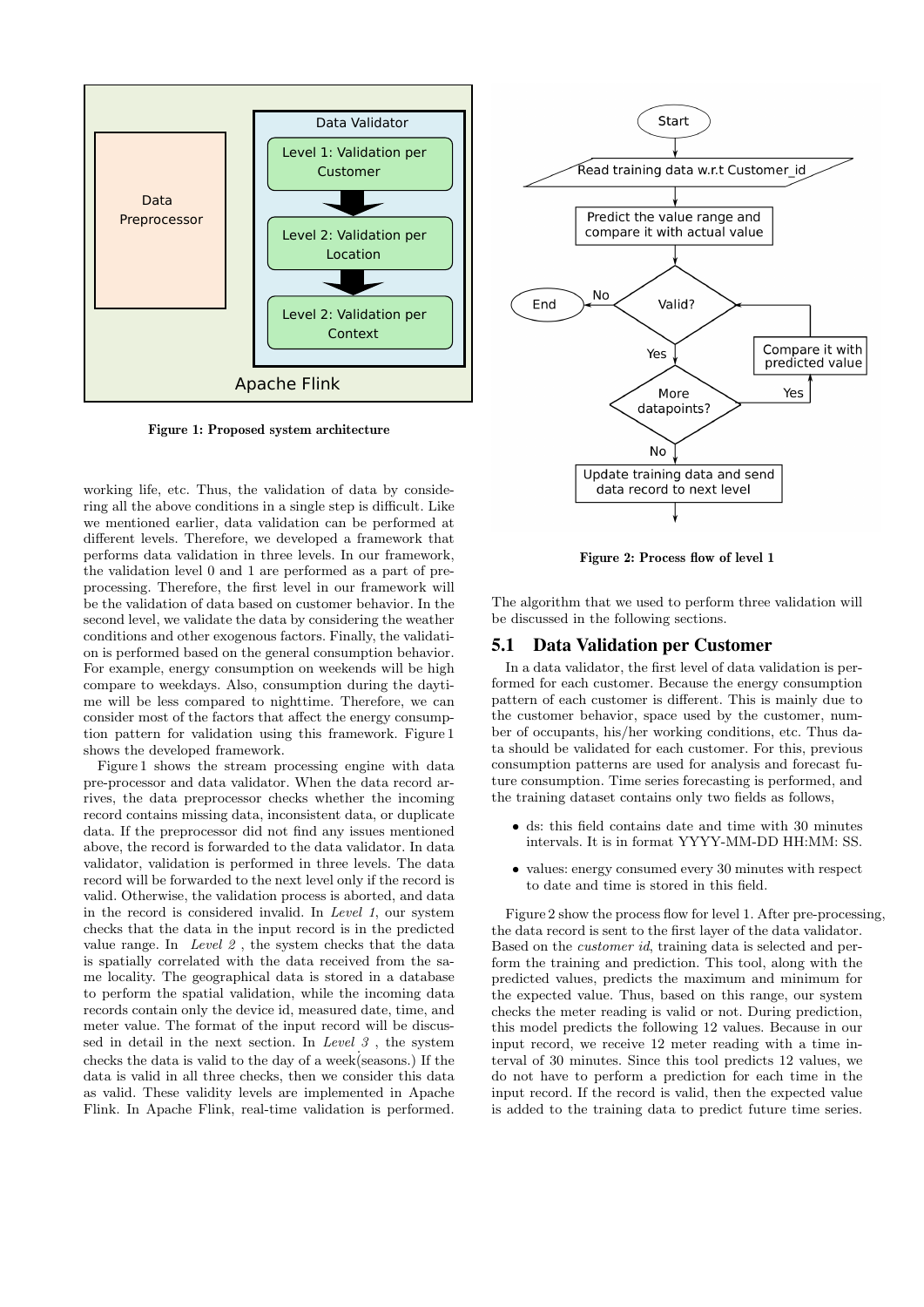For this validation, an open-source tool called Prophet developed by Facebook. Prophet [16] is a forecasting tool that automatically detects change points in a time series.

#### 5.2 Data Validation per Location

In level 2, data validation of the data record is performed concerning the location. Each location is different. For example, people living in cities do not have the same consumption patterns as those living in villages. Nevertheless, the energy consumption pattern for all customers belongs to the same region will be similar as people from the same location have the same weather conditions and other exogenous conditions. Also, changes in the weather conditions will be reflected in the consumption pattern. As a result, this similarity can be used to validate data records receiving from the same region. The similarity between the time series obtained from the same location is calculated using the euclidean distance.

We calculated the minimum and maximum Euclidean distance for each location and stored it in a database from the historical data. Therefore, when an input record arrives, we calculate the euclidean distance for each data point and check the calculated value is in the range or not. If the data is not in the range, then that record is considered invalid and ends the validation process.

#### 5.3 Data Validation per Context

In level 3, data is validated concerning a context. We can consider different contexts like weeks, months, or seasons. For example, we have different consumption in each season. The energy consumption pattern in winter is not the same as the pattern in winter. Due to less daylight and cold weather, energy consumption will be high compared to other seasons in winter. On the other side, energy consumption will be less in summer due to more daylight and hot weather. Likewise, in the case of the week, energy consumption will be less on weekdays compared to the weekend. In our framework, we consider week, where consumption pattern varies for each day of the week. Therefore every week, we can find a similar pattern on weekends and others on weekdays. In this level, we find the euclidean distance between the data points in a record.

As we mentioned in the previous level, we calculate the minimum and maximum Euclidean distance for each weekday and store it in a database. Here we calculate the euclidean distance for 12 data points together and compare it with the calculated value. If the data record is valid, then the validated data is added to training data. If the data record is valid in all three layers, then it is forwarded to the next steps for actual processing.

#### 6. RESULTS

In this section, we discuss the accuracy of results obtained in each layer. For this, Ausgrid[1] dataset is used as the data source. In this dataset, data collected from 300 solar customers on a domestic tariff for the period starting from 1 July 2010 to 30 June 2013. In this dataset, each record consists of following fields,

- Customer ID: contains customer data and its value ranges from 1 to 300
- Postcode: store the location of the customer. It is a four digit code. For eg:2076
- Generator Capacity: records the solar panel capacity of each customer
- Consumption Category: it is a two-letter code like GG for energy generation and GC for consumption. This code is used to show whether meter value is consumption or generation.
- *Date:* is in DDMMMYYYY format.
- $0:30,1:00, \ldots, 00:00$ : fields from  $0:30$  to  $0:00$  contains energy consumed or generated in every 30 minutes. There are 48 fields in total for storing the meter value.
- Row Quality: it shows whether the data is actual value or an estimate.

From this dataset, data streams are generated with each record contains customer id, time at which stream is generated, 12 meter readings, and corresponding measured time and status of each meter value. The time interval between this 12 meter reading is 30 minutes, and status denotes whether the measured value is valid or not.

Our framework is used for validation in real-time. In table 1 show the Root Mean Squared Error (RMSE) and Mean Squared Error (MSE) of different models for different models considered for level 1 validation (validation per customer). In table 1, the Prophet model provides better results compared to LSTM and ARIMA model. In our framework, we used the Prophet model. For validation, we need a data range. The Prophet model's main advantage is that it predicts the upper bound and lower bound of the data to be predicted. Also, it predicts the lower and upper bound for daily consumption and weekly consumption that can be used for further validation of data.

| Models       | <b>RMSE</b> | MSE  |
|--------------|-------------|------|
| Prophet      | 0.32        | 0.10 |
| LSTM         | 0.33        | 0.11 |
| <b>ARIMA</b> | 0.34        | 0.11 |

Table 1: Comparison of RMSE and MSE of different models for level 1 validation

For level 1 validation, training data has to be updated in regular intervals of time. Also, data validation is performed in real-time. Therefore our system should provide better performance. For level 1, Prophet takes only less than 30 seconds for training and prediction. At the same time, the ARIMA model takes more than 30 minutes, and LSTM takes more than 15 minutes for training and prediction of the same data. Since we receive data every 3 hours from a customer,it is possible to perform the prediction and store these values for the validation of next set of values. As a result, latency can be reduced to a certain extend. In level 1, we validate the data with respect to the consumer's consumption pattern where in level 2 and level 3 we considers the external factors effecting consumption pattern such as weather, time, season, etc. For level 2, and level 3 validation, euclidean distance is measured while DTW takes more time to find the shortest path between the time series data points.